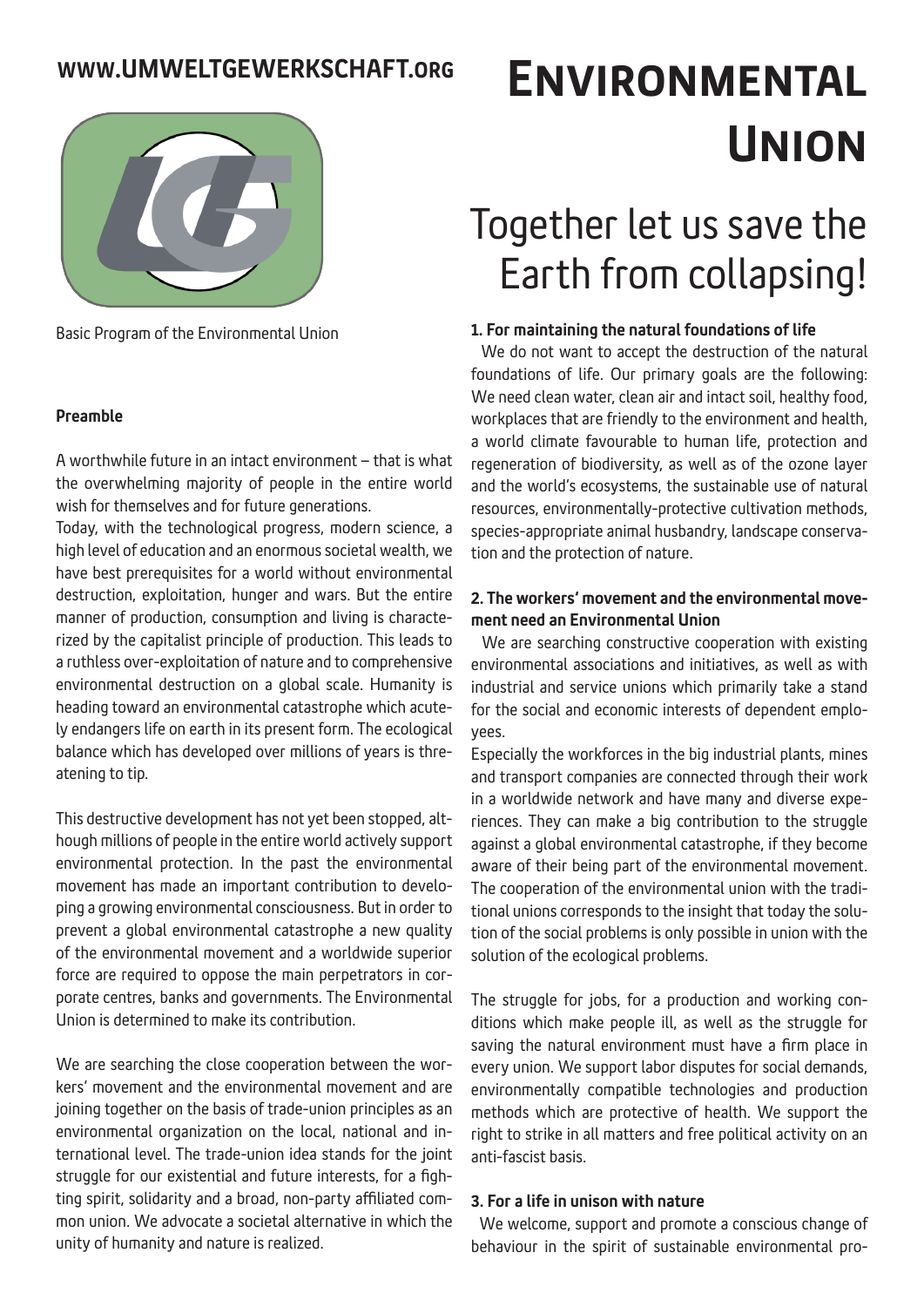tection. But the submission of the entire society to the capitalist, environmentally- destructive profit principle separates humanity and nature. That can only be solved socially and not alone through individual changes in behaviour.

We want a humane, just society without exploitation of humans and nature. Central characteristics of a society free from exploitation, oppression and destruction of the environment are worldwide resource-saving closed-loop economy, sustainable production on the basis of renewable energies as well as a responsible consumption.

#### **4. We will not let ourselves be deceived**

 Gigantic international corporations and banks like to present themselves as the greatest environmentalists. They practice "greenwashing" with terms like "Clean Diesel", or spread the illusion that we could "adapt to climate change". However, in reality they oppose the necessary measures to save nature and humankind, even with the help of governments, and stop at nothing. With smaller concessions they divert attention from the necessary fundamental change of direction.

The UN climate summits have altogether failed. From the Kyoto climate agreement in 1997 until 2013 the global CO2 emissions have increased by 61%.

We reject "greenwashing" as well as the right to pollute our earth with the help of emission trade.

#### **5. Environmental protection knows no borders – think globally, act and organize locally, nationally and world-wide**

 Environmental protection is a worldwide task. People are affected by environmental destruction in different ways. We promote the unity of all people regardless of origin.

We draw upon the experiences of different social movements, learn from each other and strive for common action. In the cooperation of the workers' movement, the women's, youth, peace and environmental movements we see a great potential of active environmental protection.

The international women's movement enhances the environmental movement by criticizing the destruction of the foundations of life by the advancing environmental destruction.

Young and old together! The future of humankind lies in the hands of the youth – it is of utmost importance that we win them for the environmental union.

We organize resistance as well as mutual assistance and solidarity for the victims of environmental destruction. This has already become a main cause for the flow of refugees. We advocate calling environmental criminals to account for their crimes and for punishing them.

The environmental union systematically develops international relations for the coordination of the worldwide environmental movement. In this spirit we promote building up partnerships on all continents. Every single resistance is part of the entire movement.

#### **6. Whoever wants to change the world needs knowledge**

 We support and demand critical research and education in all questions of the environment and society in the spirit of the goals of the environmental union. We oppose the manipulation of public opinion through the mass-media.

We support and organize cultural and leisure events to strengthen environmental consciousness, solidarity, faith in our collective power and optimism for a worthwhile future.

We base our work on advanced scientific knowledge, work in specialized work groups around certain topics and also publish specialized literature.

#### **7. Being organized in solidarity makes us strong**

 We are democratic, militant, non-party affiliated, open in world outlook and financially independent.

We organize binding collaboration on the basis of broad democracy and mutual acceptance. All people who support the idea of humanity and nature living in harmony have the chance to contribute their skills and wishes. We support and practice solidarity and a creative culture of debate.

We support and organize demonstrations, strikes and various forms of resistance to achieve the necessary changes. No environmental activist shall be left alone. We are in solidarity with people who expose environmental crimes.

We aim for an equal union of people coming from different political and ideological views on the basis of the struggle for our common aims. Fascists, racists and religious fanatics do not have a place in the environmental union.

We finance our work through membership fees and donations.

**Environmental Union www.umweltgewerkschaft.org**